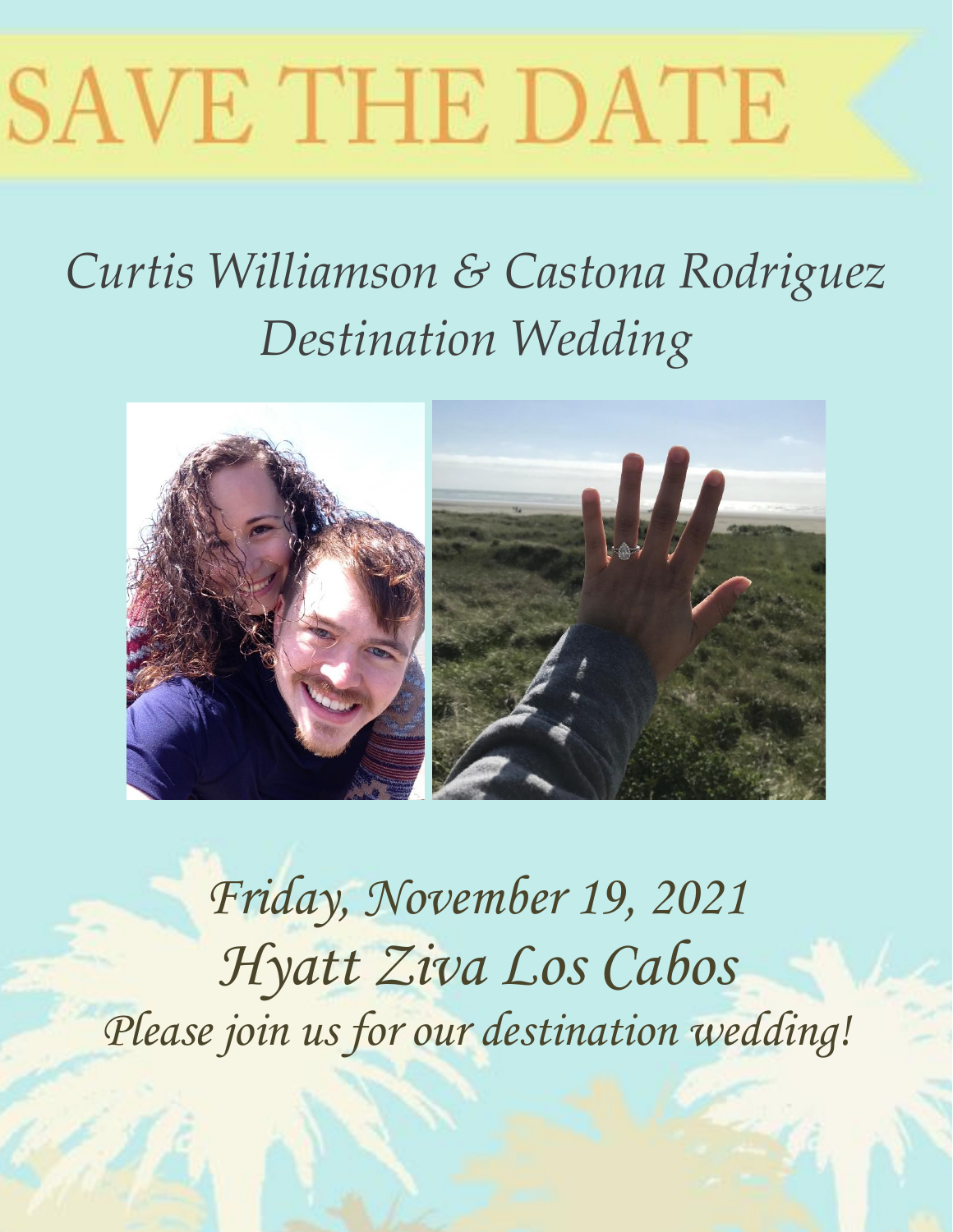

1.317.577.7775 ext 13

## 1.877.943.8282 ext 13

#### **TO RESERVE YOUR ROOM – CLICK HERE:**

#### <https://www.beachbumvacations.com/reservations>

#### **Bookings must be made via the above link to ensure accuracy. Reservations cannot be made via phone.**

To receive group rates and endure room availability please make your booking as soon as possible, Curtis & Castona have a block of 15 rooms on hold, space is limited however so to secure your preferred room category please consider booking early. Also, in case we need more then 15 rooms we need to know as soon as possible - this is a popular hotel and it sells out frequently.

#### **The deposit to guarantee the room is \$150 per person. Full payment is due by September 10, 2021.**

**After you click on the link above and fill out the reservation form, our travel concierge, Beach Bum Nanda, will contact you directly and answer any questions you may have PRIOR to charging your card for your deposit. Please feel free to enter questions/requests on the comments section on the form.**

Our wedding travel concierge is Beach Bum Nanda.



"Travel the WORLD with US Phone: 1-877-943-8282 Ext. 13 Email: [nanda@beachbumvacation.com](mailto:nanda@beachbumvacation.com) **For a faster response time, please email Nanda.** 

**Rates below are all inclusive and are reserved for guests of Curtis & Castona's Wedding!** Curtis & Castona would like to encourage all their guests to book with Beach Bum Vacation. You must book your room directly with **Beach Bum Nanda** to ensure that you will receive these rates, be included on the guest list and all your travel arrangements are taken care of.

**Again. space is limited so make sure to reserve your room early!**

## **HOTEL DETAILS:**

<https://www.beachbumvacation.com/savethedate/HyattZivaLosCabos>

www.BEACHBUMVACATTEN.com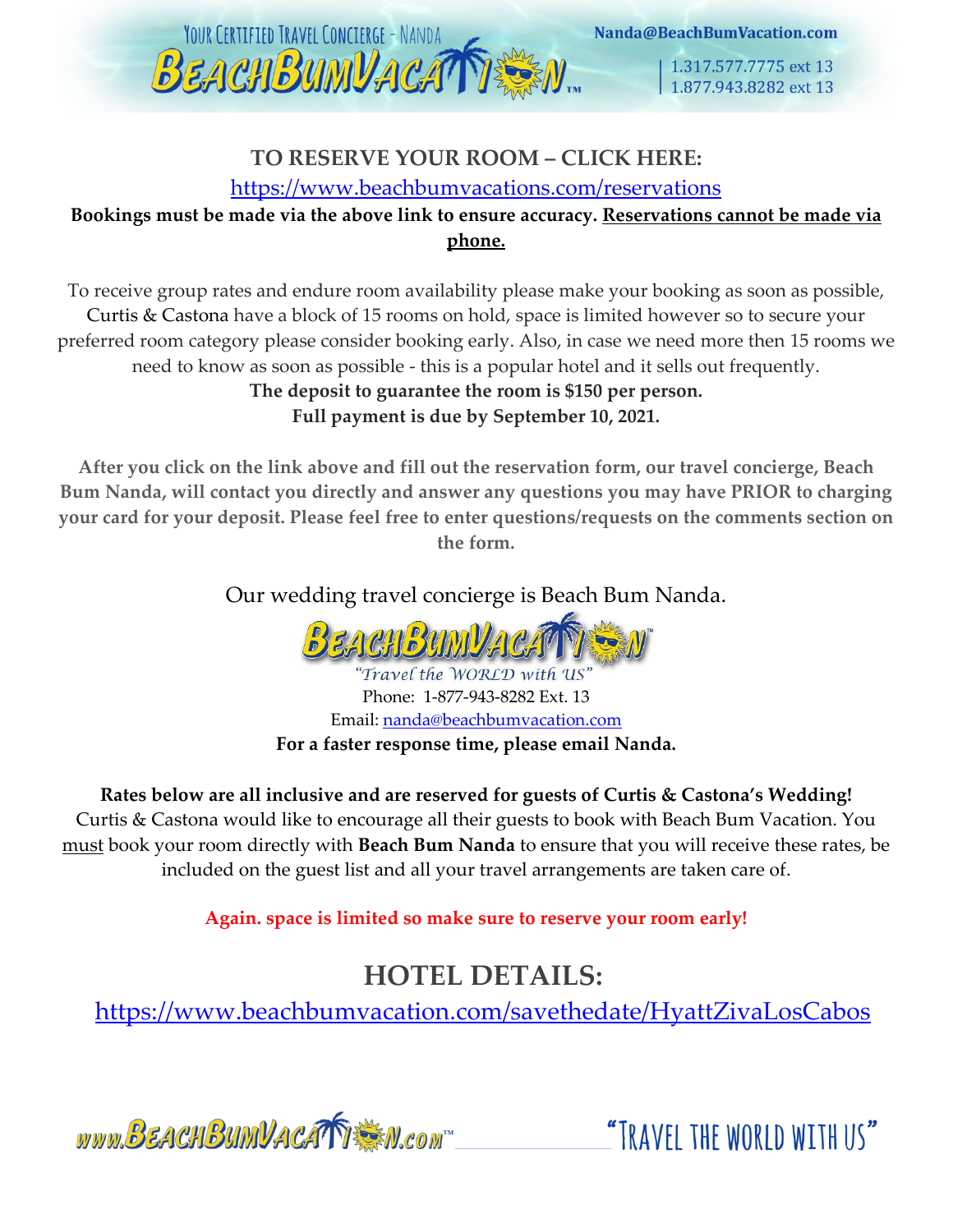

#### **ALL-INCLUSIVE & ALL RATES ARE PER PERSON**

### **Hyatt Ziva Los Cabos**

We have the rooms blocked between November 14-21, 2021.

The minimum required stay is 3 nights, you can add as many nights as you wish also outside the above-mentioned dates based on availability at the time of booking, prices are subject to change.

Prices are **PER PERSON**.

**Prices do not include airfare.** 

#### **Shared transfers from the Los Cabos (SJD) airport to the hotel and back are included.**

Rates below are **per person** and are based on the number of guests per room:

Single occupancy = 1 adult in the room

Double occupancy = 2 adults in the room

Triple occupancy = 3 adults in the room

Quad occupancy = 4 adults in the room

Kids rates apply when having 2 paying adults in the room.

| <b>MASTER DOUBLE</b><br><b>Room Category:</b> |                  |          |          |          |          |           |            |
|-----------------------------------------------|------------------|----------|----------|----------|----------|-----------|------------|
|                                               | <b>Occupancy</b> | Single   | Double   | Triple   | Quad     | Child 0-1 | Child 2-12 |
|                                               | 3 Night Package  | \$898.52 | \$559.28 | \$520.73 | \$482.18 | \$0.00    | \$243.17   |

**Room Category: ZIVA SUITE** 

| Occupancv         | Single   | Double   | Triple   | Quad     | Child 0-1 | <b>Child 2-12</b> |
|-------------------|----------|----------|----------|----------|-----------|-------------------|
| 3 Night Package   | \$921.65 | \$570.85 | \$532.30 | \$493.75 | \$0.00    | \$243.1           |
| Additional nights | \$295.55 | \$178.62 | \$165.77 | \$152.92 | \$0.00    | \$69.39           |

Additional nights | \$287.84 | \$174.76 | \$161.91 | \$149.06 | \$0.00 | \$69.39

#### **Room Category: POOL VIEW MASTER**

| Occupancv         | Single   | Double   | Triple   | Quad     | Child 0-1 | Child 2-12 |
|-------------------|----------|----------|----------|----------|-----------|------------|
| 3 Night Package   | \$933.22 | \$574.70 | \$536.15 | \$501.46 | \$0.00    | \$243.17   |
| Additional-Nights | \$299.41 | \$179.90 | \$167.05 | \$155.49 | \$0.00    | \$69.39    |

#### **Room Category: CLUB OCEAN FRONT DOUBLE**

| Occupancv         | Single     | Double   | $r$ riple | Quad     | Child 0-1 | Child 2-12 |
|-------------------|------------|----------|-----------|----------|-----------|------------|
| 3 Night Package   | \$1,118.26 | \$667.22 | \$617.11  | \$582.41 | \$0.00    | \$243.1    |
| Additional-Nights | \$361.09   | \$210.74 | \$194.04  | \$182.47 | \$0.00    | \$69.39    |

www.BEACHBUMVACATTEM.com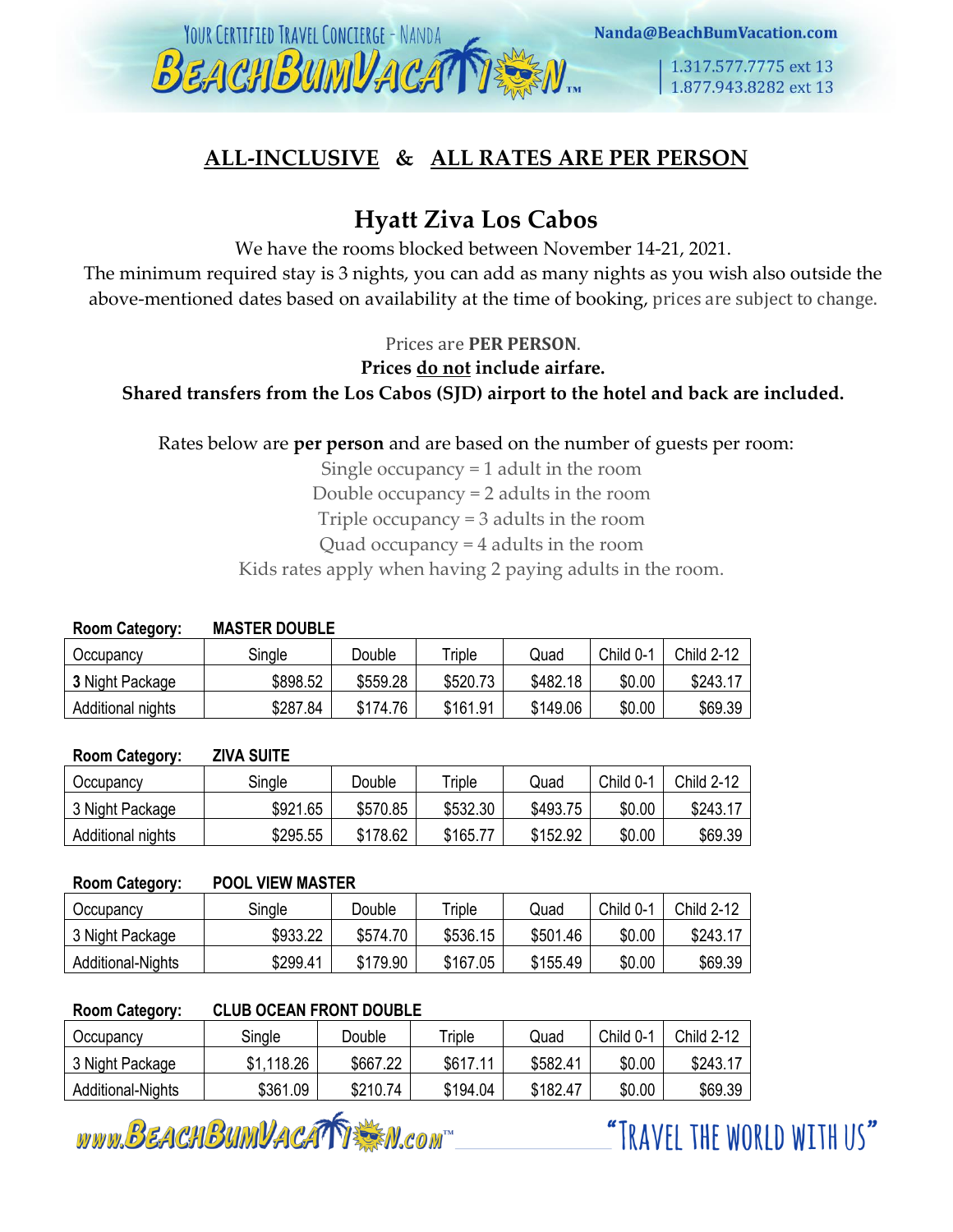1.317.577.7775 ext 13 1.877.943.8282 ext 13

| <b>CLUB OCEAN VIEW MASTER KING</b><br><b>Room Category:</b> |            |          |          |      |           |            |  |
|-------------------------------------------------------------|------------|----------|----------|------|-----------|------------|--|
| Occupancy                                                   | Single     | Double   | Triple   | Quad | Child 0-1 | Child 2-12 |  |
| 3 Night Package                                             | \$1.241.62 | \$728.90 | \$682.64 | N/A  | \$0.00    | \$243.17   |  |
| <b>Additional -Nights</b>                                   | \$402.21   | \$231.30 | \$215.88 | N/A  | \$0.00    | \$69.39    |  |

YOUR CERTIFIED TRAVEL CONCIERGE - NANDA

BEACHBUMVACAT

#### **Room Category: SWIM UP MASTER DOUBLE**

| Occupancv         | Single     | Double   | riple    | Quad     | Child 0-1 | <b>Child 2-12</b> |
|-------------------|------------|----------|----------|----------|-----------|-------------------|
| 3 Night Package   | \$1,415.09 | \$817.57 | \$732.76 | \$686.50 | N/A       | N/A               |
| Additional-Nights | \$460.03   | \$260.86 | \$232.59 | \$217.   | N/A       | N/A               |

This resort also offers additional upgraded room categories. Please contact Nanda if you would like rates and availability.

#### **WHAT'S INCLUDED?**

Accommodations as selected, taxes, all meals, unlimited alcoholic and non-alcoholic beverages, inroom mini-bar with beer, water, soft drinks (re-stocked once a day), daily and nightly activity program, non-motorized water sports, live music and shows, fitness center, taxes and gratuities all included.

Nanda can assist you with booking **flights**, or you can book your airfare yourself if you prefer. If you have credit card points or airline miles to redeem for your airfare Beach Bum Nanda is NOT able to book your flight, you must do so on your own. This can be a great way to save a bit! You'll just need to forward your flight details to **nanda@beachbumvacation.com** and she will arrange your included round trip airport transfers.

IMPORTANT! -- Airfare WILL fluctuate depending on availability at time you make your reservation. Please book your flights to **Los Cabos (SJD)** airport code.

#### **Optional Travel Insurance/Protection**

Determine if you want Travel Insurance/Protection. The below mentioned option MUST be purchased at the time of booking; it cannot be added later if you change your mind.

We recommend travel insurance through Allianz - the **Cancel Anytime Plan** gives you the extra flexibility of knowing you can cancel your trip for any of their covered reasons at 100% and for the reasons that aren't covered (such as not able to travel due to work), you could receive 80% of your non-refundable trip cost back with the Classic with Cancel Anytime Plan. The plan includes benefits like trip cancellation protection, primary emergency medical

www.BEACHBUMVACATTEN.com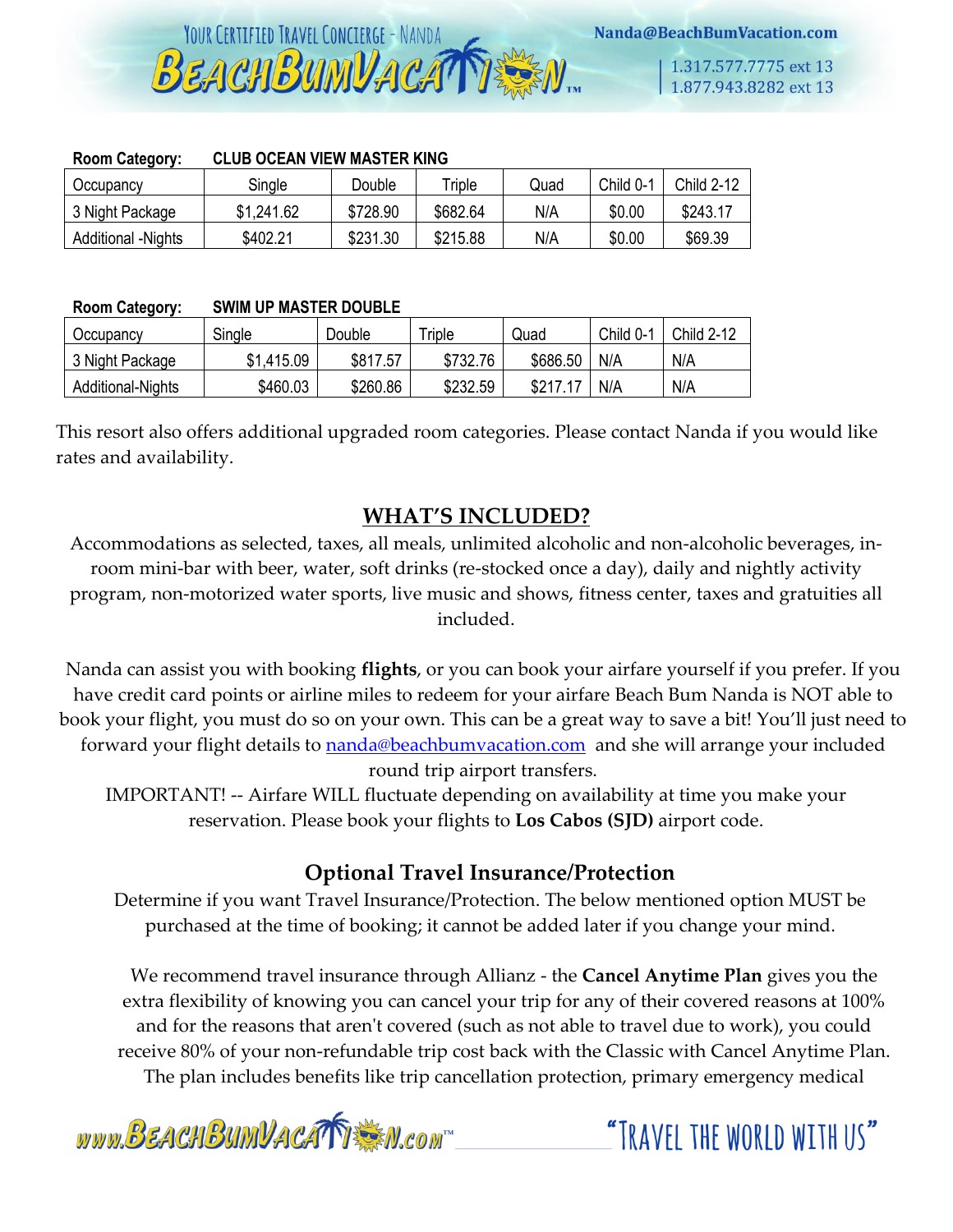

benefits, 24-hour travel assistance, and more. If you're interested in adding this, please select "yes" on the reservation form and Beach Bum Nanda will send you a quote before proceeding. The cost depends on your package cost, your age and the state you live in.

#### **DOWN PAYMENT OPTIONS:**

1) Room Only: \$150 per person to book just the room. 2) Room with insurance: \$150 per person + the cost of insurance 3) Room and flights without insurance: \$150 per person + total airfare cost. 4) Room and flights with insurance: \$150 per person + total airfare cost + the cost of insurance **After the down payment is made the final balance is due September 10, 2021.** Once you place your reservation and your payment has been applied you will receive an email confirmation invoice/itinerary for your trip! After your deposit has been paid, you may make incremental payments if you would like. Instructions on how to do so will be sent with your invoice.

**Travel documents** will be send approximately 2-4 weeks prior to travel. Documents can be mailed or emails, If you opt for the documents to be mailed please update Beach Bum Nanda if you move so that documents may be mailed to the correct address. Documents which must be reshipped are subject to a \$25 fee.



www.BEACHBUMVACATTEN.com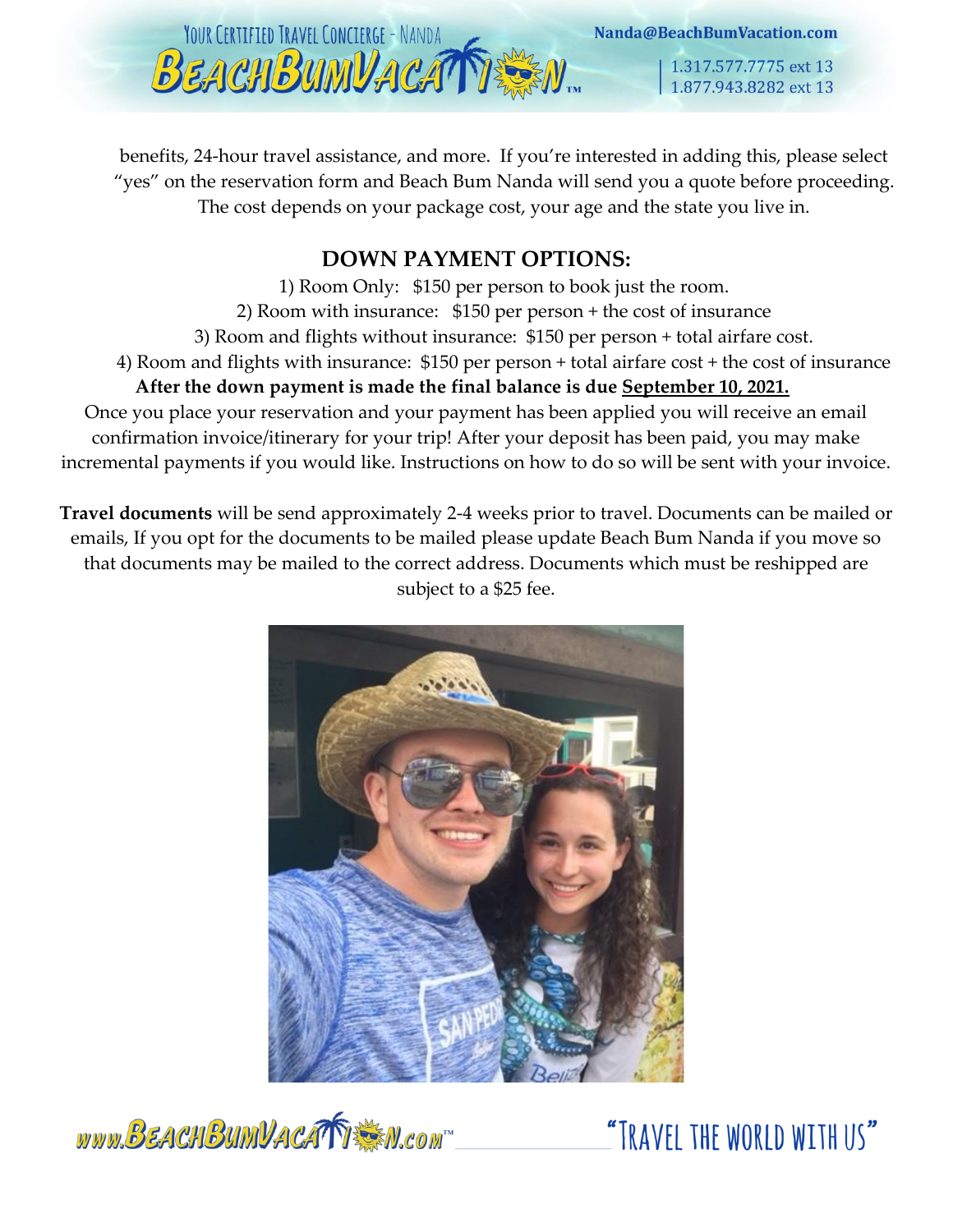

#### **DEADLINES:**

#### **ALL ROOMS MUST BE BOOKED NO LATER THAN September 10, 2021 FINAL PAYMENT IS DUE NO LATER THAN September 10, 2021**

Visa, MasterCard, American Express, and Discover are accepted. Note: Returned checks subject to \$30 fee.

**\*\*\*The sooner you book your room the more time you have to pay it off!\*\*\***

#### **PROCESS OF BOOKING**

TO RESERVE YOUR ROOM – CLICK HERE: <https://www.beachbumvacations.com/reservations>

#### **CANCELLATION POLICY**

PLEASE consider purchasing Travel Protection/ Insurance to avoid penalties!

• From September 24, 2021 forward, the cancellation penalty is the full balance of your reservation.

Please note that any no shows or early departures will be 100% non-refundable.

**AIRLINE TICKET CANCELLATION POLICY:** Airline tickets are 100% nonrefundable at all times and must be paid in full at the time of purchase when booking through Beach Bum Vacation. Beach Bum Vacation is not responsible for individual airline change fees. Airline purchases are optional and can be done individually.

**If you do not have insurance, you will be subject to the above-mentioned penalties. ONLY Travel Protection/Insurance can possibly help with coverage – depending on reason and coverage.**



www.BEACHBUMVACATTEM.com